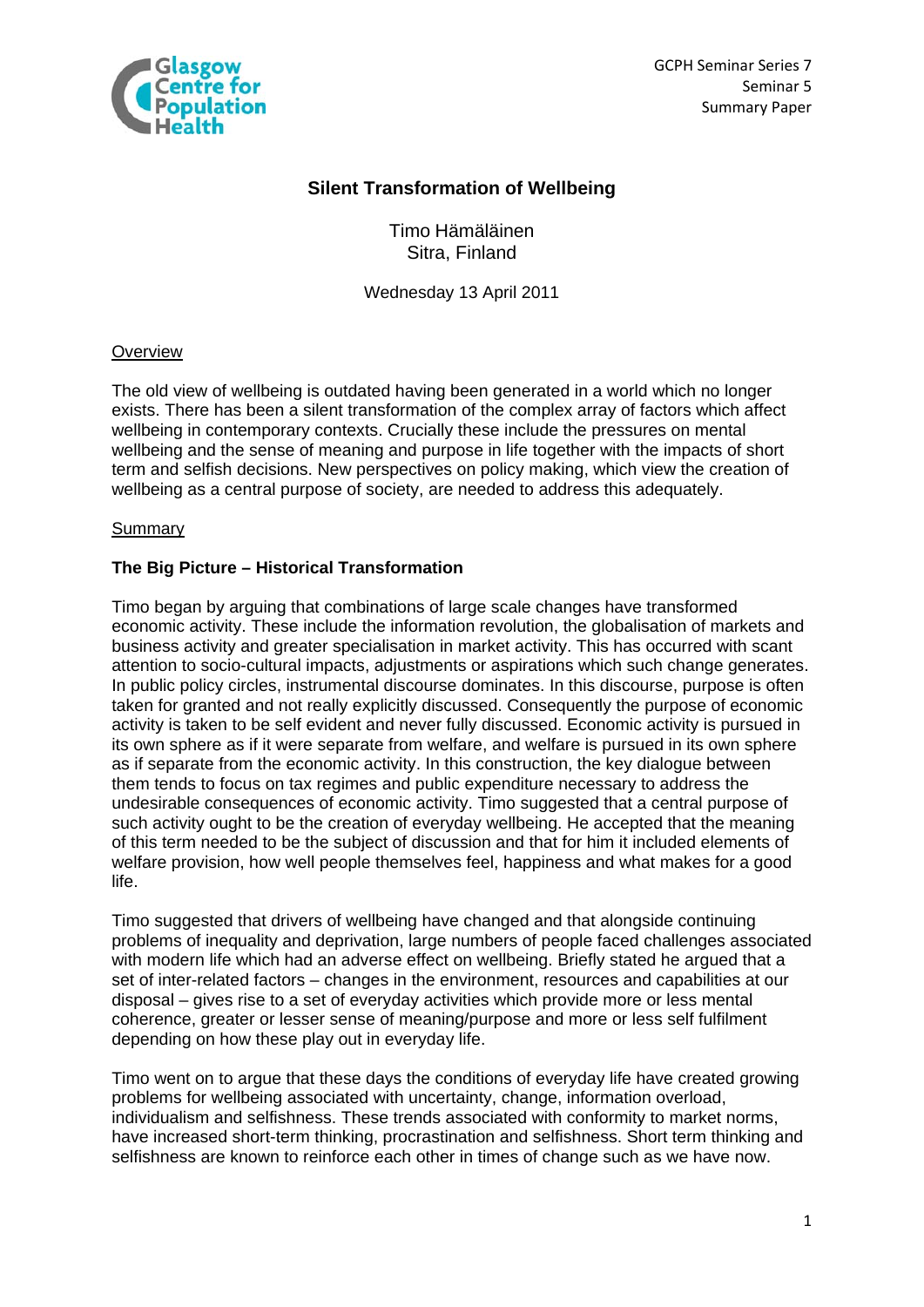

This, combined with increasing choice and fixed time, creates a sense of hurry and dissatisfaction which further intensifies the cycle of activity in which the full consequences of actions are not fully understood and in which it is assumed that market activity will take care of the common good.

## **New context and sense of purpose and coherence**

All of this creates problems around choice and the fulfilment of higher human needs beyond basic material needs. For example, in the realm of social relationships humans have the need of love and a sense of belonging while current conditions produce isolation, short term thinking, hurry and lack of loyalty. This in turn puts pressure on questions of purpose and meaning which are not adequately answered by individualist market based pressures and the specialisation demanded by the market. This affects sense of coherence and the ability to understand and manage what is occurring in a complex, rapidly changing, uncertain world in which social understanding is constantly trying to catch up with how the world is changing.

Referring to Antonovsky's sense of coherence scale Timo suggested that the new context described above added up to a set of conditions in which it is more difficult if not impossible for people to feel or be well. Increasing uncertainty is undermining the ability to make sense of the world; problems associated with making moral and market choices is making life less manageable while the extent of individualism, selfishness, consumerism, materialism and instrumentalism undermines meaning. All of this affects sense of coherence which in turn has an impact upon wellbeing. This he argued is pushing societies along a continuum from health towards illness, with increasing numbers of people being unable to function adequately, a fact reflected in both physical and mental health data.

# **Short term and selfish behaviour has accumulating effects on wellbeing**



#### **Accumulating impacts of individual decisions** in the long-term and in large groups

Over time the cumulative effects of short term decision making can be seen in individuals, organisations and cultures, e.g. obesity, indebtedness, environmental degradation, global inequality, etc. What begins as small effects accumulate over time into significant problems as the same decisions are repeated and as large groups of people make similar decisions.